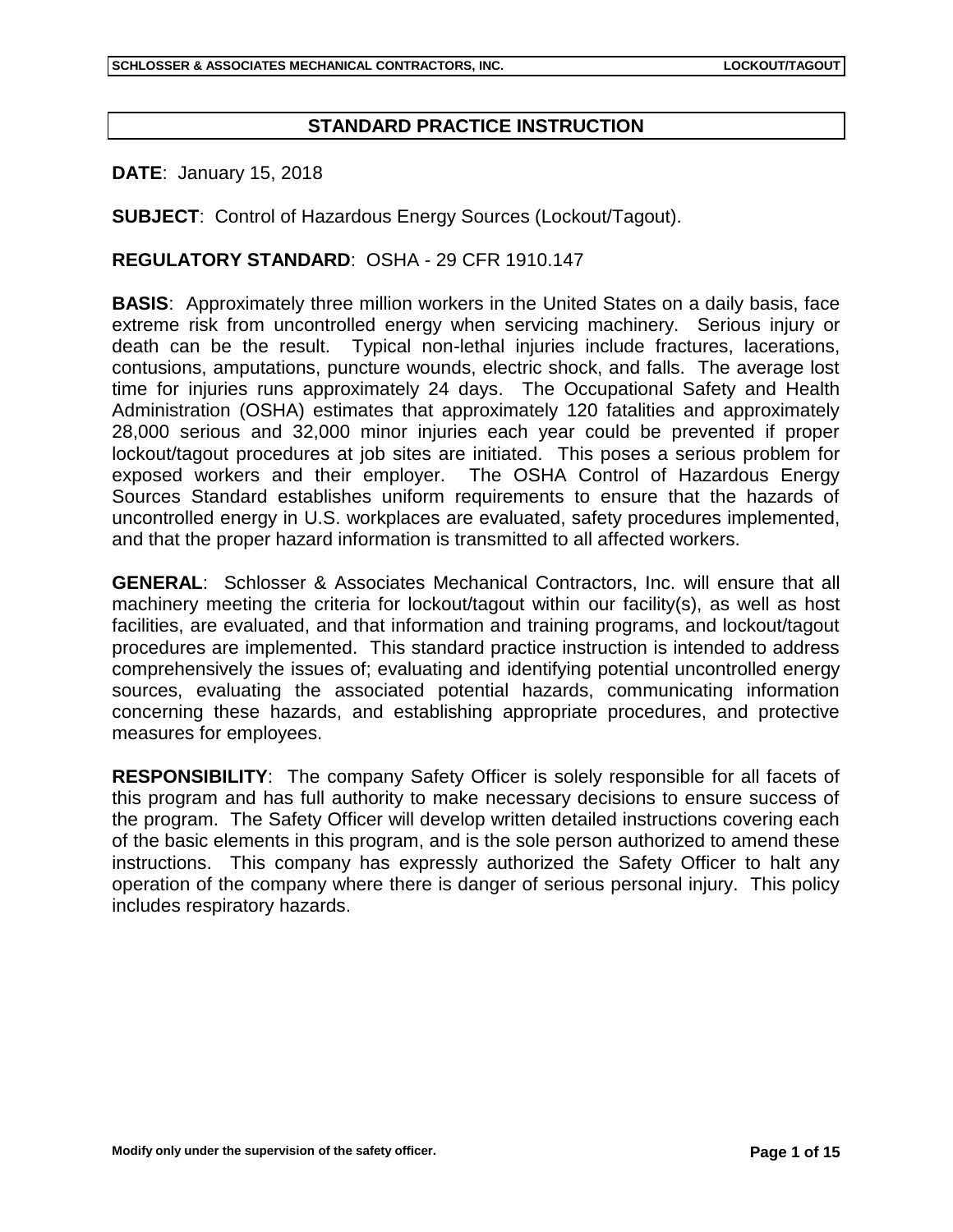# **Contents of the Lockout/Tagout Program**

- **1. Written Program.**
- **2. General Requirements.**
- **3. Program Implementation.**
- **4. Full Employee Protection.**
- **5. Energy Control Procedure Exceptions.**
- **6. Energy Control Procedures.**
- **7. Facility/Department Evaluation.**
- **8. Protective Materials and Hardware.**
- **9. Inspections and Certifications.**
- **10. Initial Training.**
- **11. Refresher Training**
- **12. Energy Isolation.**
- **13. Notification of Employees.**
- **14. Application of Control.**
- **15. Release from Lockout or Tagout.**
- **16. Testing of Machines.**
- **17. Non-Company Personnel.**
- **18. Group Lockout or Tagout.**
- **19. Shift or Personnel Changes.**
- **20. Definitions.**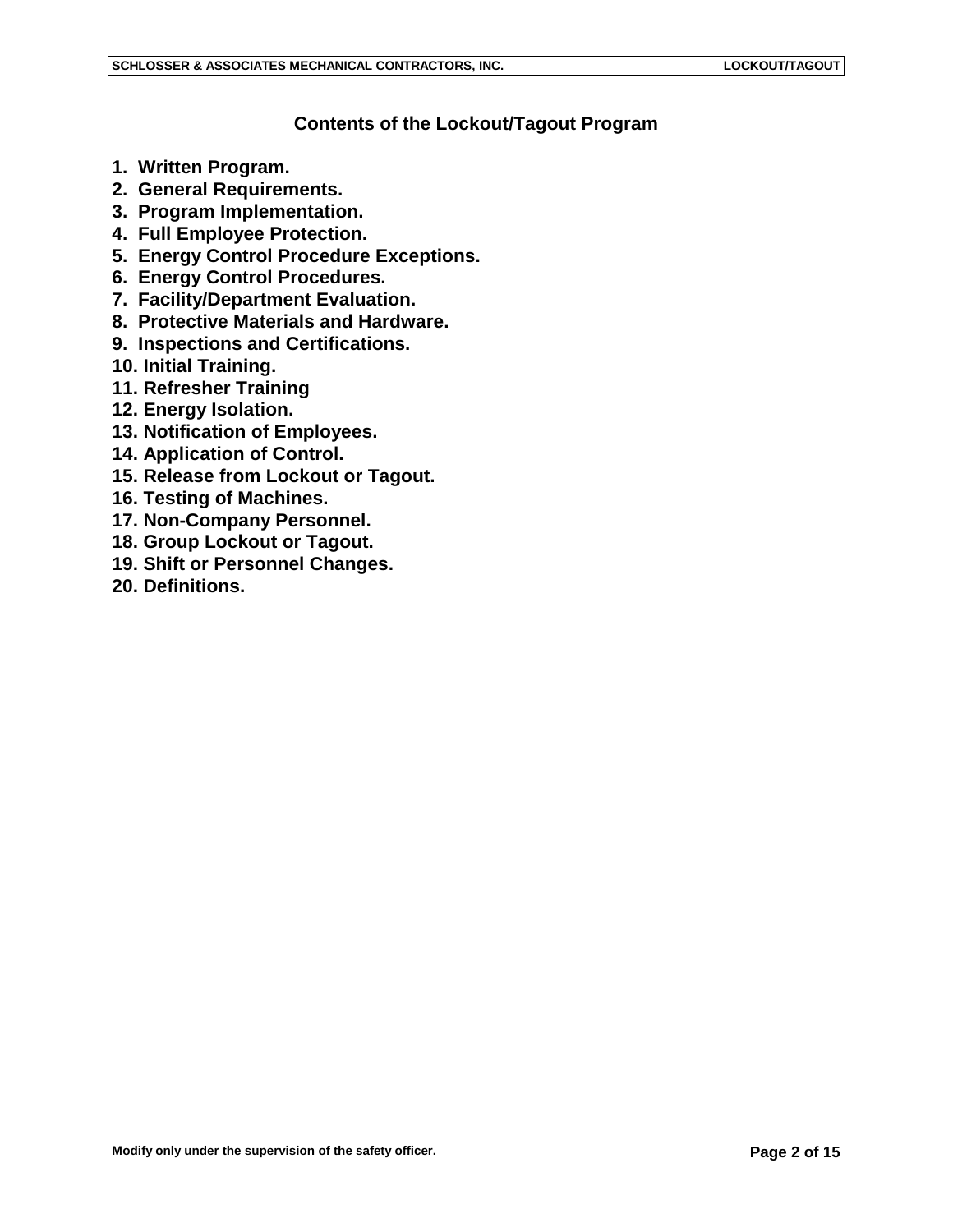# **Schlosser & Associates Mechanical Contractors, Inc. Lockout/Tagout Program**

**1. Written Program**. Schlosser & Associates Mechanical Contractors, Inc. will review and evaluate this standard practice instruction on an annual basis, or when changes occur to 29 CFR 1910.147, that prompt revision of this document, or when facility operational changes occur that require a revision of this document. Effective implementation of this program requires support from all levels of management within this company. This written program will be communicated to all personnel that are affected by it. It encompasses the total workplace, regardless of the number of workers employed or the number of work shifts. It is designed to establish clear goals, and objectives.

**2. General Requirements**. Schlosser & Associates Mechanical Contractors, Inc. will establish lockout/tagout procedures, where necessary, through the use of this document. This standard practice instruction covers the servicing and maintenance of machines and equipment in which the unexpected energization or start up of the machines or equipment, or release of stored energy could cause injury to employees. Energy includes electrical, mechanical, hydraulic, pneumatic, gravity, steam, etc.

2.1. Application. This instruction applies to the control of energy during servicing and/or maintenance of machines and equipment. Normal production operations are not covered. Servicing and/or maintenance which takes place during normal production operations is covered if:

2.1.1 An employee is required to remove or bypass a guard or other safety device.

2.1.2 An employee is required to place any part of his or her body into an area on a machine or piece of equipment where work is actually performed upon the material being processed (point of operation) or where an associated danger zone exists during a machine operating cycle.

Exception: Minor tool changes and adjustments, and other minor servicing activities, which take place during normal production operations, are not covered if they are routine, repetitive, and integral to the use of the equipment for production, provided that the work is performed using alternative measures which provide effective protection in accordance with company operational procedures.

2.1.3 This instruction does not apply to the following:

2.1.3.1 Work on cord and plug connected electric equipment for which exposure to the hazards of unexpected energization or start up of the equipment is controlled by the unplugging of the equipment from the energy source and by the plug being under the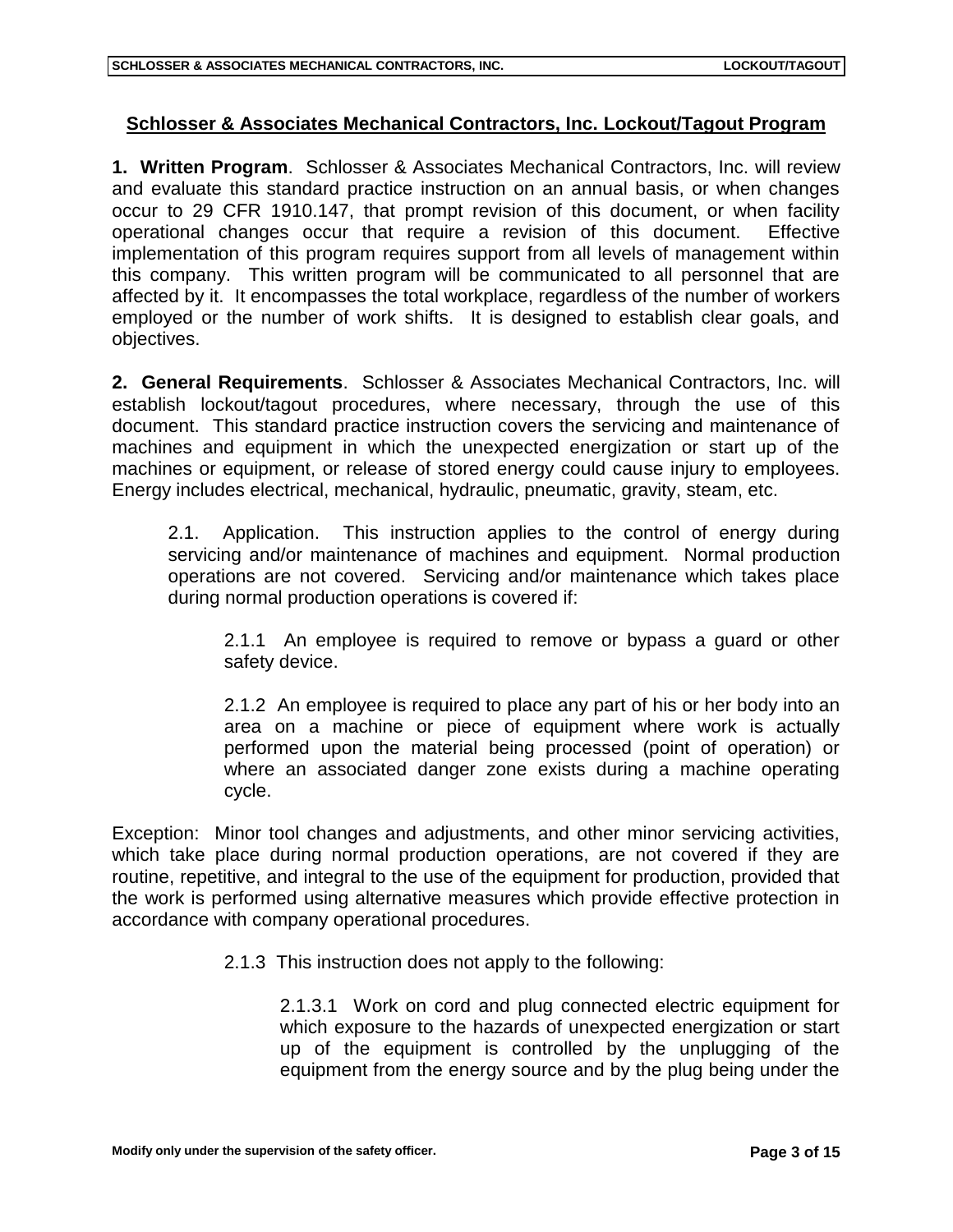exclusive control of the employee performing the servicing or maintenance.

2.1.3.2 Hot tap operations involving transmission and distribution systems for substances such as gas, steam, water or petroleum products when they are performed on pressurized pipelines, provided it is demonstrated that (1) continuity of service is essential; (2) shutdown of the system is impractical; and (3) documented company procedures are followed, and special equipment is used which will provide proven effective protection for our employees.

**3. Program Implementation**. This employer will establish a program and utilize procedures for affixing appropriate lockout devices or tagout devices to energy isolating devices, and to otherwise disable machines or equipment to prevent unexpected energization, start-up or release of stored energy in order to prevent injury to employees.

3.1 Energy control program. This employer shall establish a program consisting of energy control procedures, employee training and periodic inspections to ensure that before any employee performs any servicing or maintenance on a machine or equipment where the unexpected energizing, start up or release of stored energy could occur and cause injury, the machine or equipment shall be isolated from the energy source, and rendered inoperative.

3.1.1 Tagout. If an energy isolating device is not capable of being locked out, this employer's energy control program shall utilize a tagout system.

3.1.2 Lockout. If an energy isolating device is capable of being locked out, this employer's energy control program shall utilize lockout, unless it is can be demonstrated that the utilization of a tagout system will provide full employee protection.

3.1.3 Future requirements. Whenever replacement or major repair, renovation or modification of a machine or equipment is performed, and whenever new machines or equipment are installed, energy isolating devices for such machine or equipment shall be designed to accept a lockout device.

## **4. Full Employee Protection**.

4.1 Tagout location. When a tagout device is used on an energy isolating device which is capable of being locked out, the tagout device shall be attached at the same location that the lockout device would have been attached, and this employer shall demonstrate that the tagout program will provide a level of safety equivalent to that obtained by using a lockout program.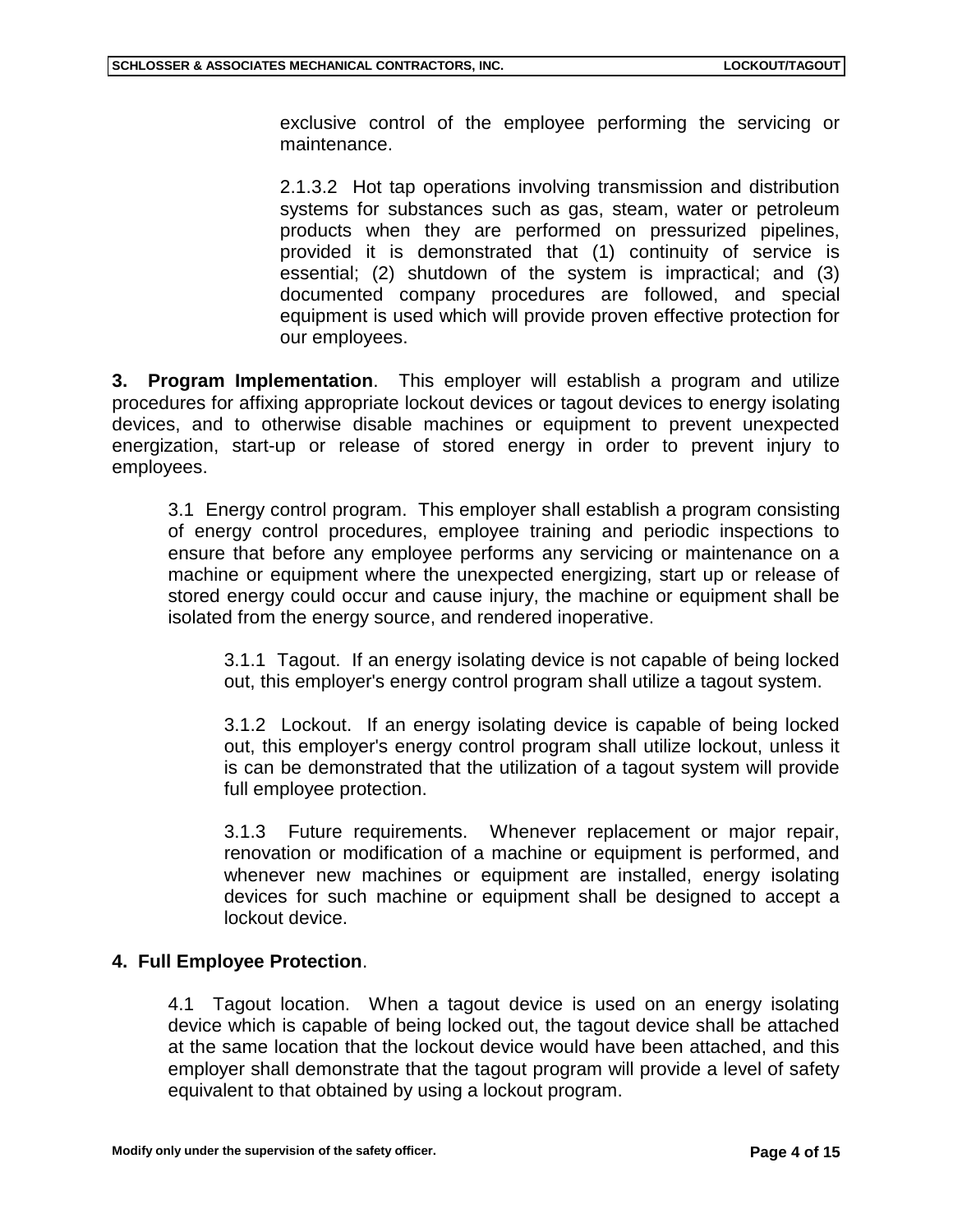4.2 Lockout equivalency demonstration. In demonstrating that a level of safety is achieved in the tagout program which is equivalent to the level of safety obtained by using a lockout program, this employer shall demonstrate full compliance with all tagout-related provisions together with such additional elements as are necessary to provide the equivalent safety available from the use of a lockout device. Additional means to be considered as part of the demonstration of full employee protection shall include where possible the implementation of additional safety measures such as the:

4.2.1 Removal of an isolating circuit elements.

4.2.2 Blocking of a controlling switches.

4.2.3 Opening of an extra disconnecting devices.

4.2.4 Removal of a valve handle to reduce the likelihood of inadvertent energization.

**5. Energy Control Procedure Exceptions**. Once a facility evaluation has been accomplished, documented procedures will not be developed when the following conditions exist:

5.1 The machine or equipment has no potential for stored or residual energy or reaccumulation of stored energy after shut down which could endanger employees.

5.2 The machine or equipment has a single energy source which can be readily identified and isolated.

5.3 The isolation and locking out of that energy source will completely deenergize and deactivate the machine or equipment.

5.4 The machine or equipment is isolated from that energy source and locked out during servicing or maintenance.

5.5 A single lockout device will achieve a locked-out condition.

5.6 The lockout device is under the exclusive control of the authorized employee performing the servicing or maintenance.

5.7 The servicing or maintenance does not create hazards for other employees.

5.8 This employer, in utilizing this exception, has had no accidents involving the unexpected activation or reenergization of the machine or equipment during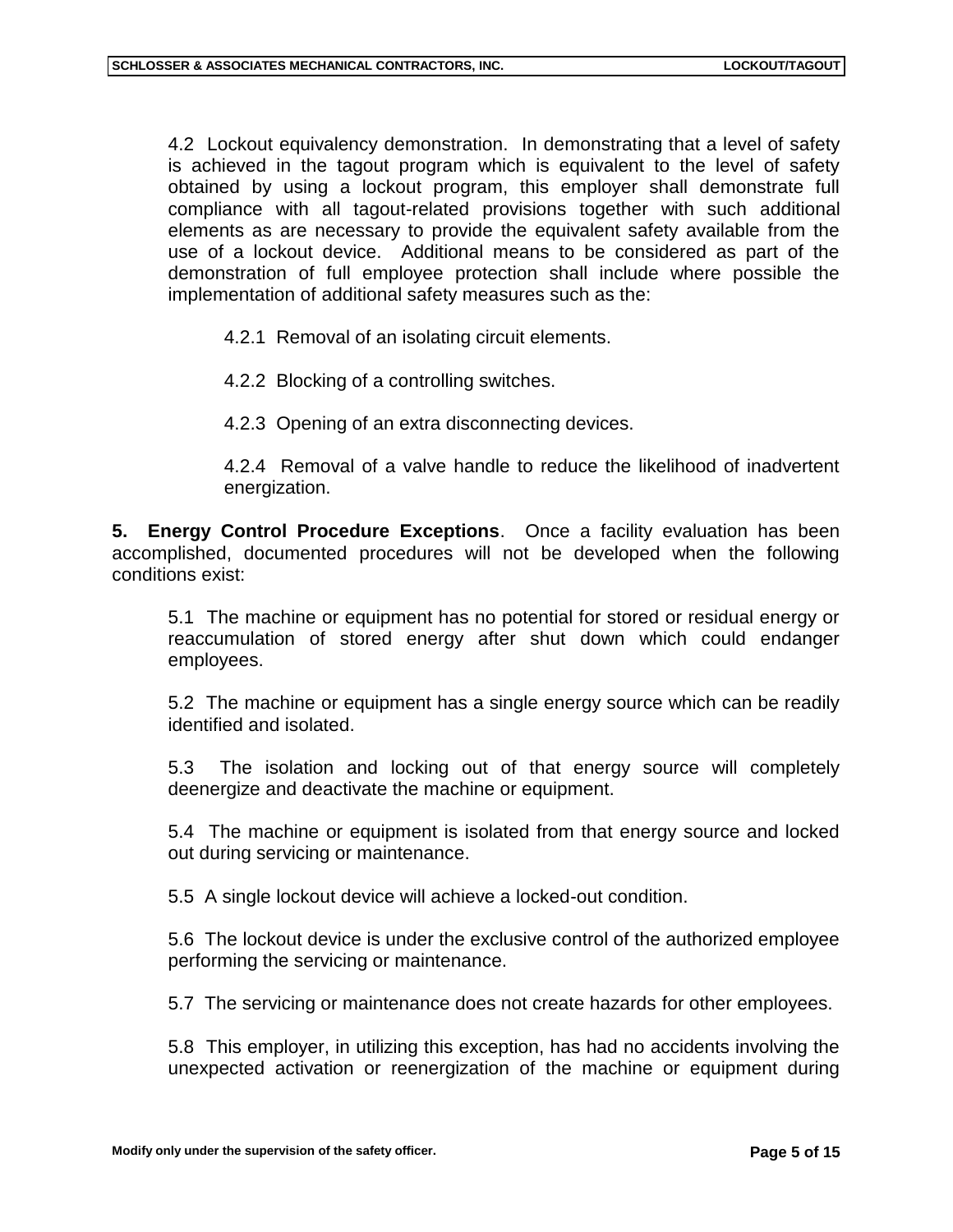servicing or maintenance in the event of such occurrences, energy control procedures will be developed.

## **6. Energy Control Procedures**.

6.1 Currently, Schlosser & Associates Mechanical Contractors, Inc. does not have any equipment/machinery requiring specific procedures. Our host companies usually will provide specific procedures when work is performed on their equipment/machinery. Where none is provided, the typical procedural format in this program will be followed.

6.2 Procedural format. The following format will be followed for each machine requiring procedures. Supervisors will be responsible for the implementation of these procedures. The procedures shall clearly and specifically outline the scope, purpose, authorization, rules, and techniques to be utilized for the control of hazardous energy, and the means to enforce compliance including, but not limited to, the following:

6.2.1 A specific statement of the intended use of the procedure.

6.2.2 Specific procedural steps for shutting down, isolating, blocking and securing machines or equipment to control hazardous energy (manufacturers specification will be followed when ever possible.

6.2.3 Specific procedural steps for the placement, removal and transfer of lockout devices or tagout devices and the person(s) responsible for them.

6.2.4 Specific requirements for testing a machine or equipment to determine and verify the effectiveness of lockout devices, tagout devices, and other energy control measures.

**7. Facility/Department Evaluation**. Schlosser & Associates Mechanical Contractors, Inc. currently has no equipment/machinery needing specific procedures.

**8. Protective Materials and Hardware**. Appropriate lockout devices such as; locks, tags, chains, wedges, key blocks, adapter pins, self-locking fasteners, or other hardware shall be provided by this employer for isolating, securing or blocking of machines or equipment from energy sources based on the individual machine/equipment evaluation.

8.1 Selection criteria.

8.1.1 Lockout/tagout devices shall be singularly identified; shall be the only devices(s) used for controlling energy; shall not be used for other purposes; and shall meet the following requirements: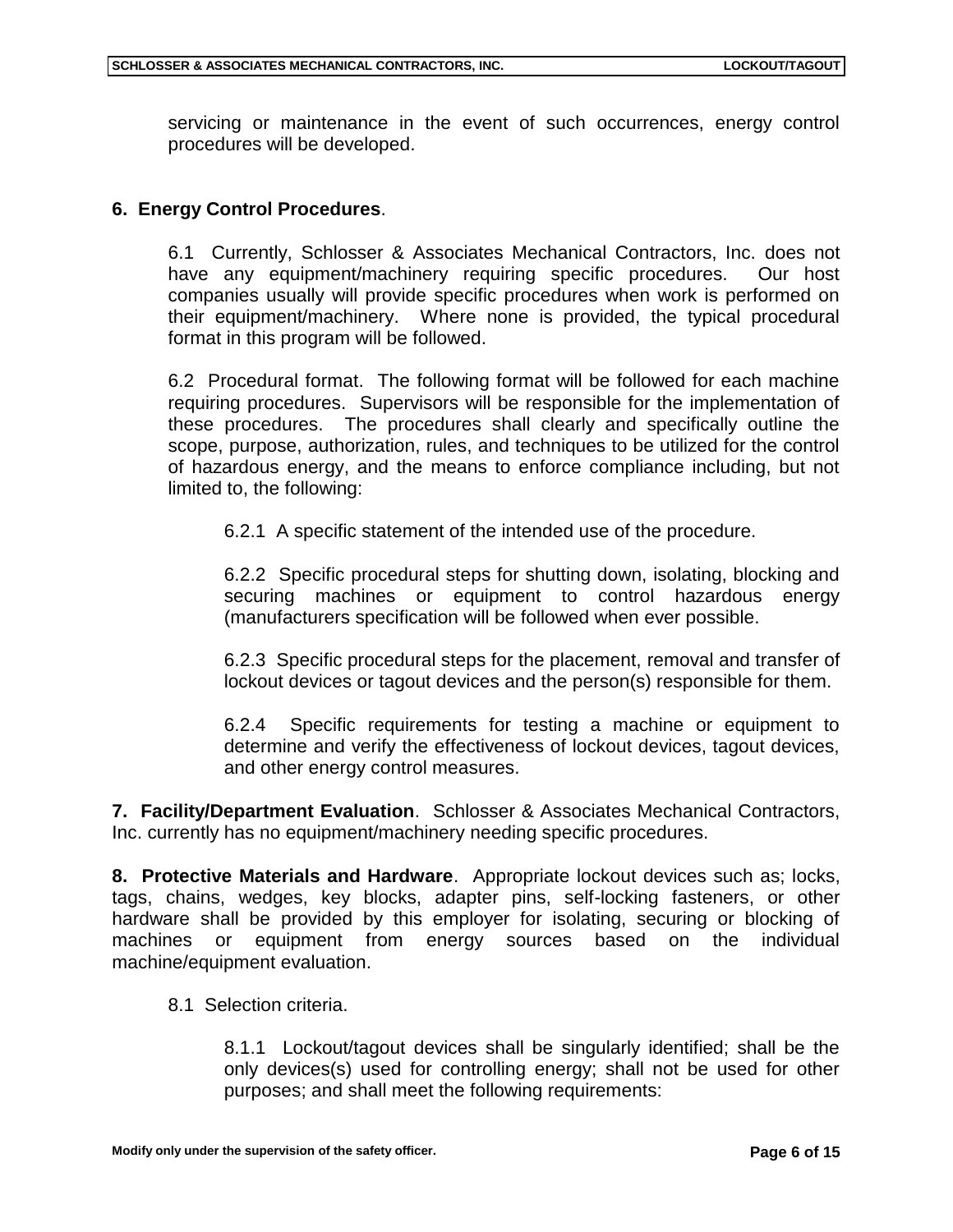8.1.2 Selected lockout and tagout devices shall be capable of withstanding the environment to which they are exposed for the maximum period of time that exposure is expected.

8.1.3 Selected tagout devices shall be constructed and printed so that exposure to weather conditions or wet and damp locations will not cause the tag to deteriorate or the message on the tag to become illegible.

8.1.4 Tags shall not deteriorate when used in corrosive environments such as areas where acid and alkali chemicals are handled and stored.

8.1.5 Standardization within the facility. Lockout and tagout devices shall be standardized within the facility in at least one of the following criteria: Color; shape; or size; and additionally, in the case of tagout devices, print and format shall be standardized.

8.1.6 Removal requirements.

8.1.6.1 Lockout devices. Lockout devices shall be substantial enough to prevent removal without the use of excessive force or unusual techniques, such as with the use of bolt cutters or other metal cutting tools.

8.1.6.2 Tagout devices. Tagout devices, including and their means of attachment, shall be substantial enough to prevent inadvertent or accidental removal. Tagout device attachment means shall be of a non-reusable type, attachable by hand, selflocking, and non-releasable with a minimum unlocking strength of no less than 50 pounds and having the general design and basic characteristics of being at least equivalent to a one-piece, allenvironment-tolerant nylon cable tie.

8.1.7 Identification requirements.

8.1.7.1 Lockout/tagout devices shall indicate the identity of the employee applying the device(s).

8.1.7.2 Tagout devices shall warn against hazardous conditions if the machine or equipment is energized and shall include a legend such as the following: Do Not Start, Do Not Open, Do Not Close, Do Not Energize, Do Not Operate, etc.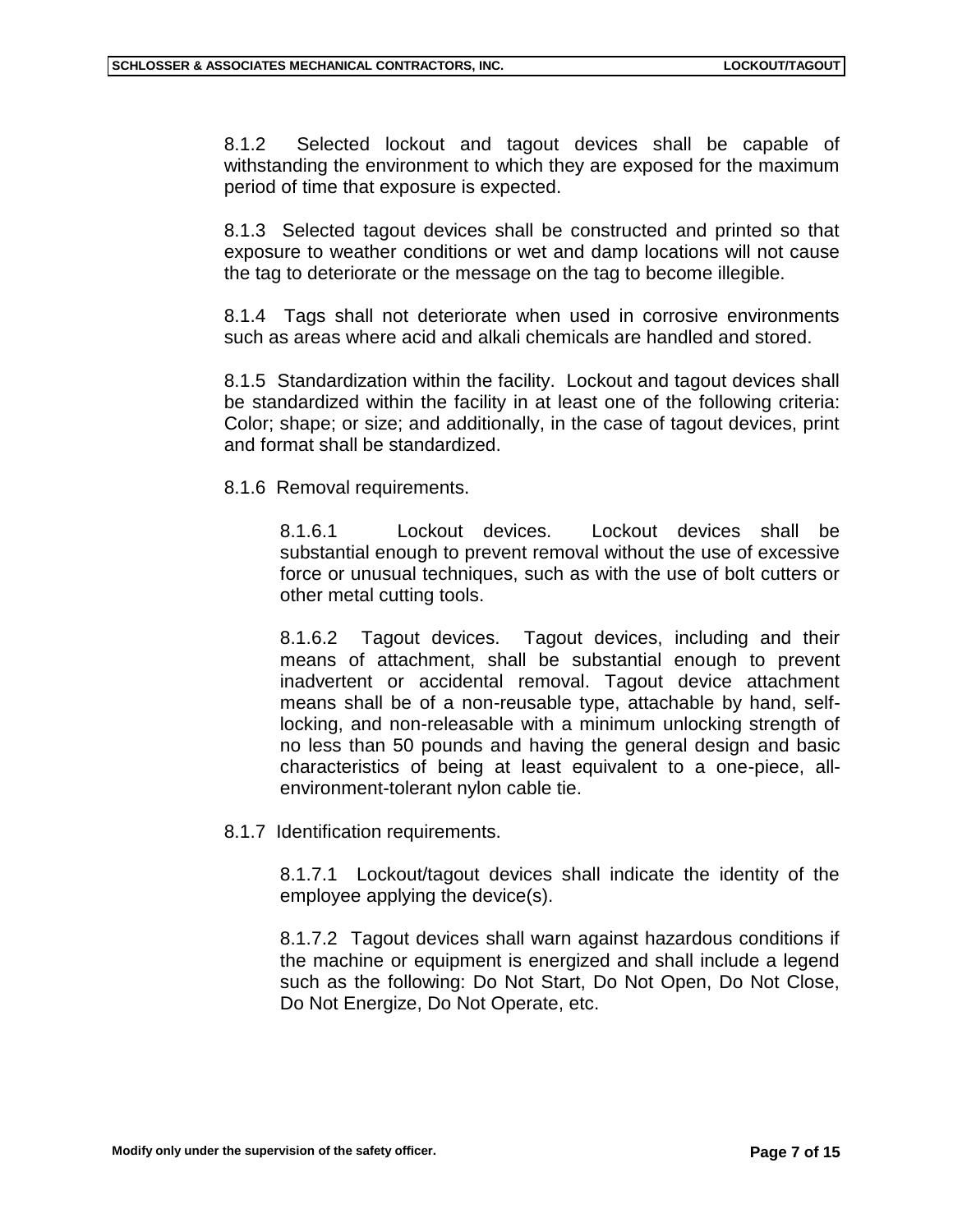### **9. Periodic Inspections and Certifications**.

9.1 Inspections. This employer shall conduct a periodic inspection of the energy control procedure for each machine or piece of equipment at least annually to ensure that the procedure and the requirements of this instruction are being followed.

9.1.1 The periodic inspection shall be performed by an authorized employee other than the ones(s) utilizing the energy control procedure being inspected.

9.1.2 The periodic inspection shall be conducted to correct any deviations or inadequacies identified.

9.1.3 Lockout inspections. Where lockout is used for energy control, the periodic inspection shall include a review, between the inspector and each authorized employee, of that employee's responsibilities under the energy control procedure being inspected.

9.1.4 Tagout inspections. Where tagout is used for energy control, the periodic inspection shall include a review, between the inspector and each authorized and affected employee, of that employee's responsibilities under the energy control procedure being inspected.

9.2 Certifications. This employer shall certify that the periodic inspections have been performed. The certification shall as a minimum identify:

9.2.1 The machine or equipment on which the energy control procedure was being utilized.

9.2.2 The date of the inspection.

9.2.3 The employees included in the inspection.

9.2.4 The person performing the inspection.

#### **10. Initial Training**.

10.1 This employer shall provide training to ensure that the purpose and function of the energy control program are understood by employees and that the knowledge and skills required for the safe application, usage, and removal of the energy controls are acquired by employees. The training shall include the following:

10.1.1 Each authorized employee shall receive training in the recognition of applicable hazardous energy sources, the type and magnitude of the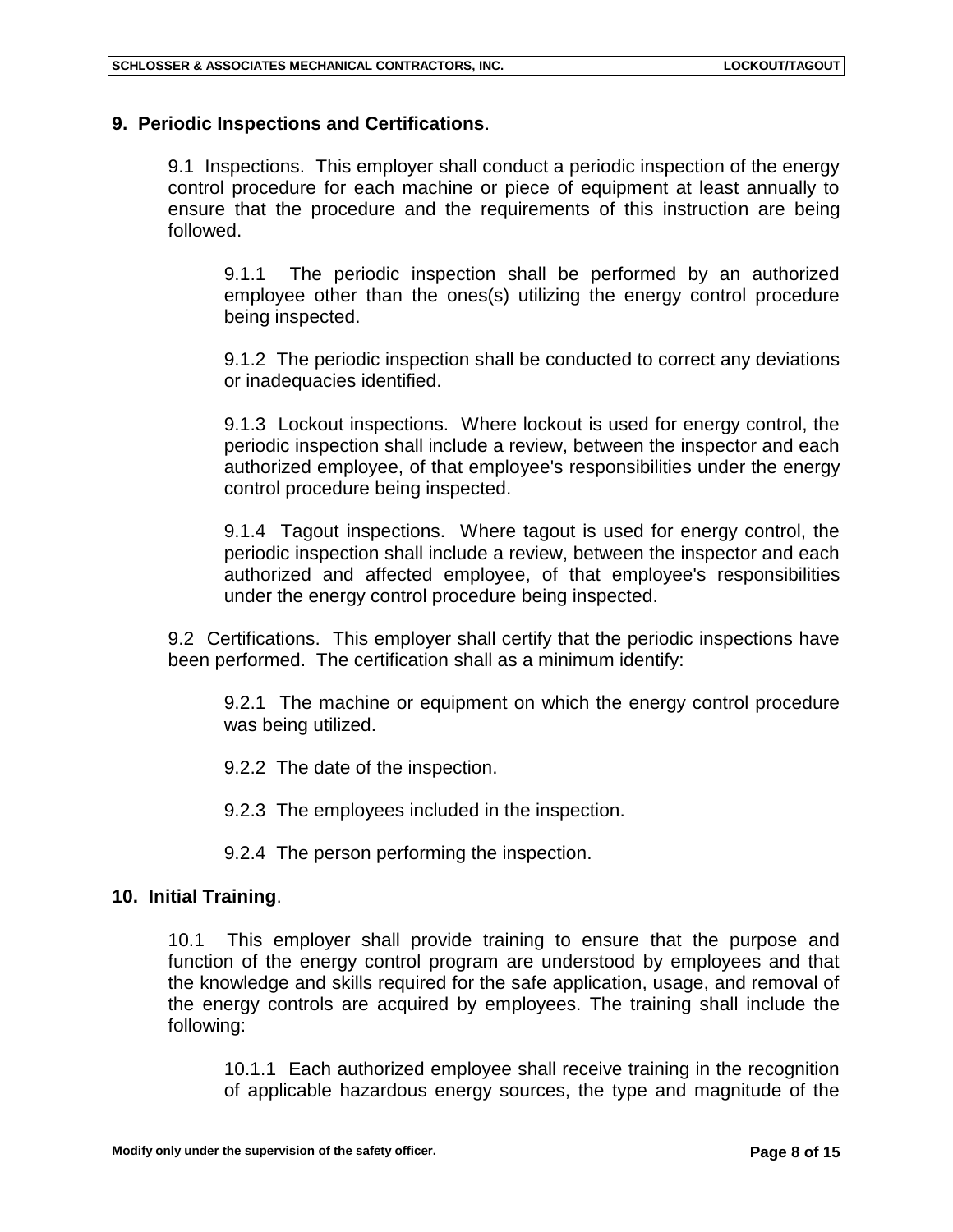energy available in the workplace, and the methods and means necessary for energy isolation and control.

10.1.2 Each affected employee shall be instructed in the purpose and use of the energy control procedure.

10.1.3 All other employees whose work operations are or may be in an area where energy control procedures may be utilized, shall be instructed about the procedure, and about the prohibition relating to attempts to restart or reenergize machines or equipment which are locked out or tagged out.

10.2 When tagout systems are used, employees shall also be trained in the following limitations of tags:

10.2.1 Tags are essentially warning devices affixed to energy isolating devices, and do not provide the physical restraint on those devices that is provided by a lock.

10.2.2 When a tag is attached to an energy isolating means, it is not to be removed without authorization of the authorized person responsible for it, and it is never to be bypassed, ignored, or otherwise defeated.

10.2.3 Tags must be legible and understandable by all authorized employees, affected employees, and all other employees whose work operations are or may be in the area, in order to be effective. Non-legible or missing tags will be reported immediately.

10.2.4 Tags and their means of attachment must be made of materials which will withstand the environmental conditions encountered in the workplace.

10.2.5 Tags may evoke a false sense of security, and their meaning needs to be understood as part of the overall energy control program.

10.2.6 Tags must be securely attached to energy isolating devices so that they cannot be inadvertently or accidentally detached during use.

## **11. Refresher Training**.

11.1 Retraining shall be provided for all authorized and affected employees whenever there is a change in their job assignments, a change in machines, equipment or processes that present a new hazard, or when there is a change in the energy control procedures.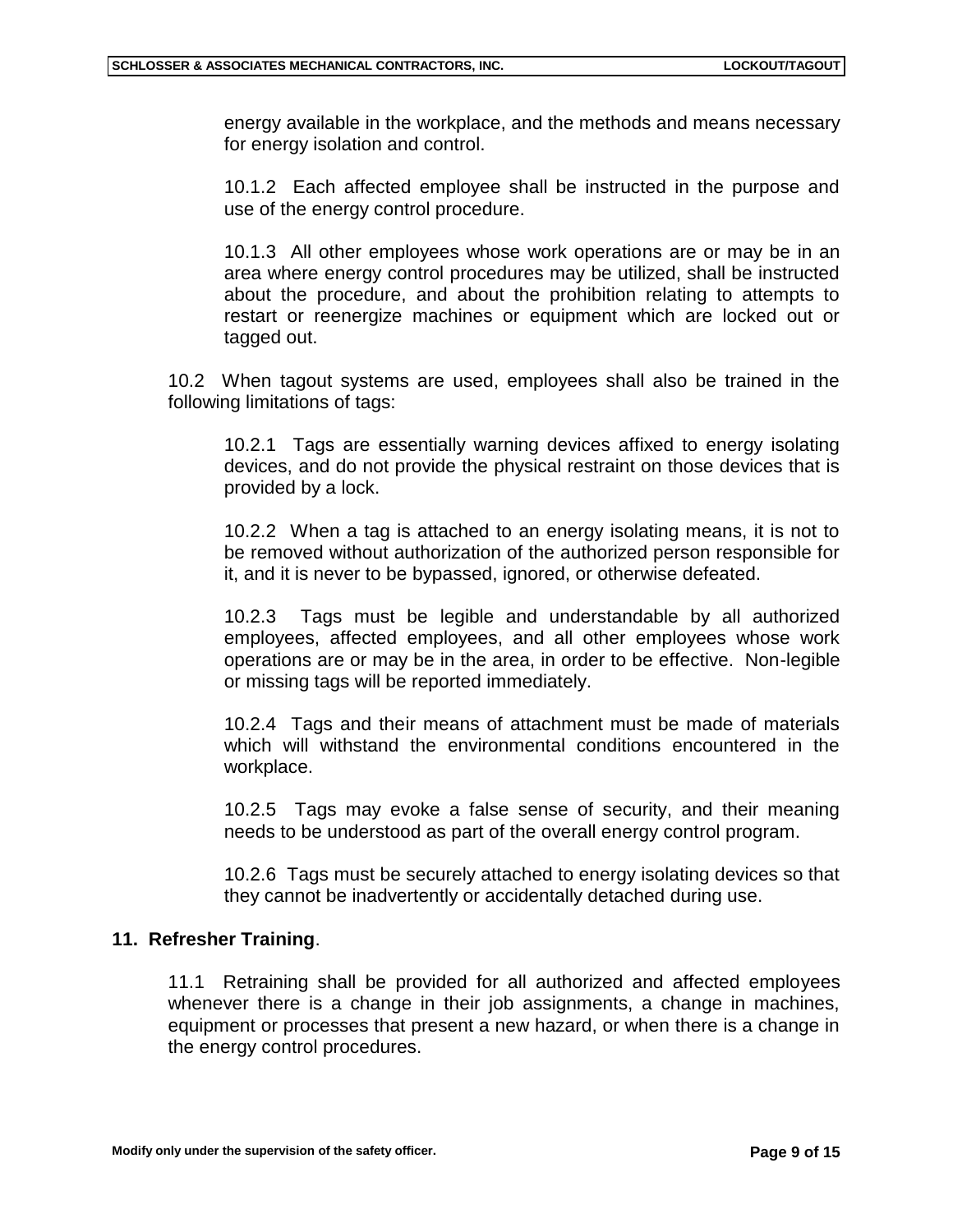11.2 Additional retraining shall also be conducted whenever a periodic inspection reveals, or whenever this employer has reason to believe, that there are deviations from or inadequacies in the employee's knowledge or use of the energy control procedures.

11.3 The retraining shall reestablish employee proficiency and introduce new or revised control methods and procedures, as necessary.

11.4 Certification. This employer shall certify that employee training has been accomplished and is being kept up to date. The certification shall contain each employee's name and dates of training.

**12. Energy Isolation**. Lockout or tagout shall be performed only by the authorized employees who are performing the servicing or maintenance.

**13. Notification of Employees**. Affected employees shall be notified of the application and removal of lockout devices or tagout devices. Notification shall be given before the controls are applied, and after they are removed from the machine or equipment.

**14. Application of Control**. The lockout or tagout procedures shall cover the following elements and actions and shall be done in the following sequence:

14.1 Preparation for shutdown. Before an authorized or affected employee turns off a machine or equipment, the authorized employee shall have knowledge of the type and magnitude of the energy, the hazards of the energy to be controlled, and the method or means to control the energy.

14.2 Machine or equipment shutdown. The machine or equipment shall be turned off or shut down using the procedures established for the machine or equipment. An orderly shutdown must be utilized to avoid any additional or increased hazard(s) to employees as a result of the equipment stoppage.

14.3 Machine or equipment isolation. All energy isolating devices that are needed to control the energy to the machine or equipment shall be physically located and operated in such a manner as to isolate the machine or equipment from the energy source(s).

14.4 Lockout device application.

14.4.1 Lockout or tagout devices shall be affixed to each energy isolating device by authorized employees.

14.4.2 Lockout devices, where used, shall be affixed in a manner to that will hold the energy isolating devices in a "safe" or "off" position.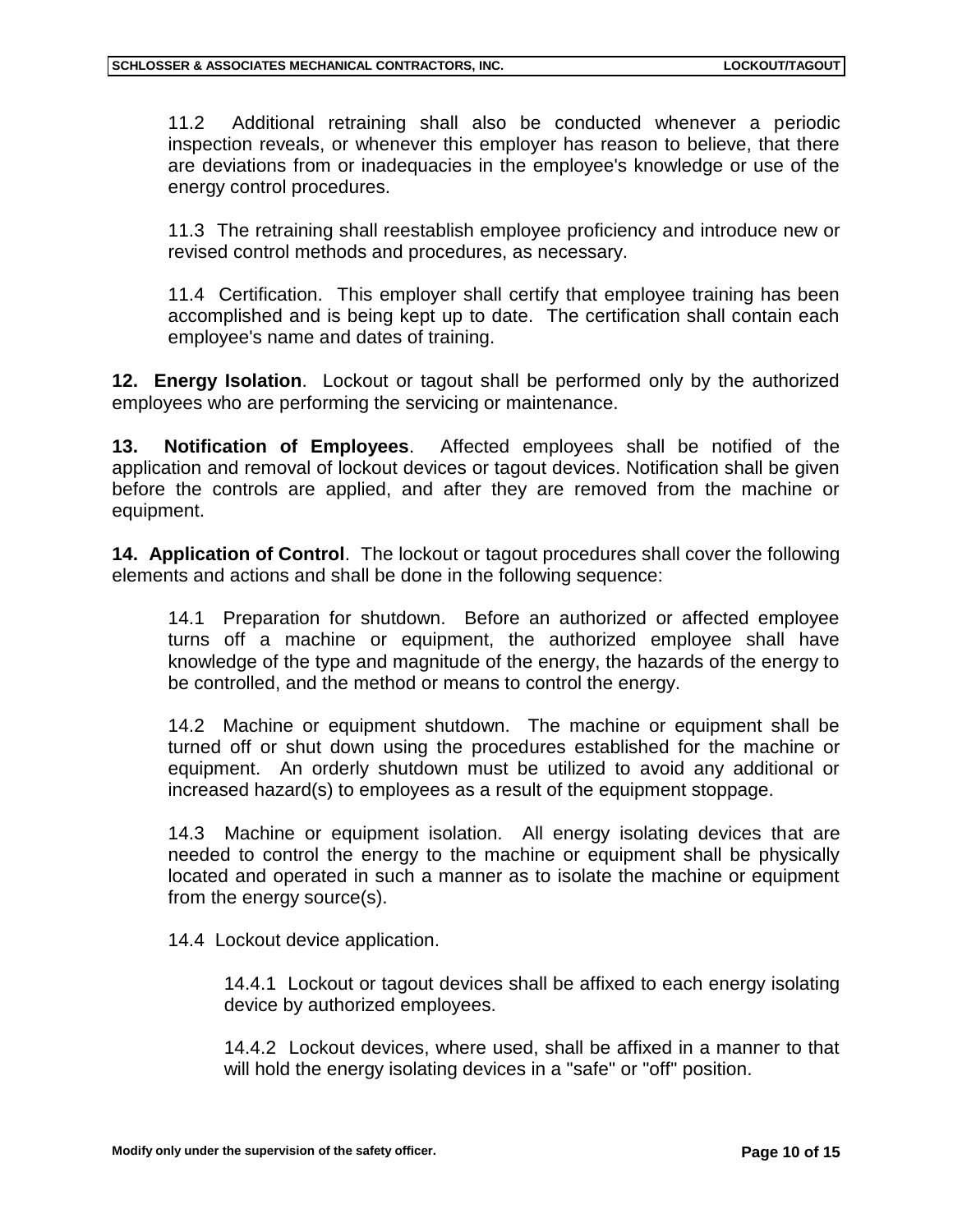14.4.3 Tagout devices, where used, shall be affixed in such a manner as will clearly indicate that the operation or movement of energy isolating devices from the "safe" or "off" position is prohibited.

14.5 Tagout device application.

14.5.1 Where tagout devices are used with energy isolating devices designed with the capability of being locked, the tag attachment shall be fastened at the same point at which the lock would have been attached.

14.5.2 Where a tag cannot be affixed directly to the energy isolating device, the tag shall be located as close as safely possible to the device, in a position that will be immediately obvious to anyone attempting to operate the device.

14.6 Stored energy.

14.6.1 Following the application of lockout or tagout devices to energy isolating devices, all potentially hazardous stored or residual energy shall be relieved, disconnected, restrained, and otherwise rendered safe.

14.6.2 If there is a possibility of reaccumulation of stored energy to a hazardous level, verification of isolation shall be continued until the servicing or maintenance is completed, or until the possibility of such accumulation no longer exists.

14.7 Verification of isolation. Prior to starting work on machines or equipment that have been locked out or tagged out, the authorized employee shall verify that isolation and deenergization of the machine or equipment have been accomplished.

## **15. Release from Lockout or Tagout**.

15.1 Before lockout or tagout devices are removed. Before lockout or tagout devices are removed and energy is restored to the machine or equipment, procedures shall be followed and actions taken by the authorized employee(s) to ensure the following:

> 15.1.1 The machine or equipment. The work area shall be inspected to ensure that nonessential items have been removed and to ensure that machine or equipment components are operationally intact.

> 15.1.2 Employees. The work area shall be checked to ensure that all employees have been safely positioned or removed.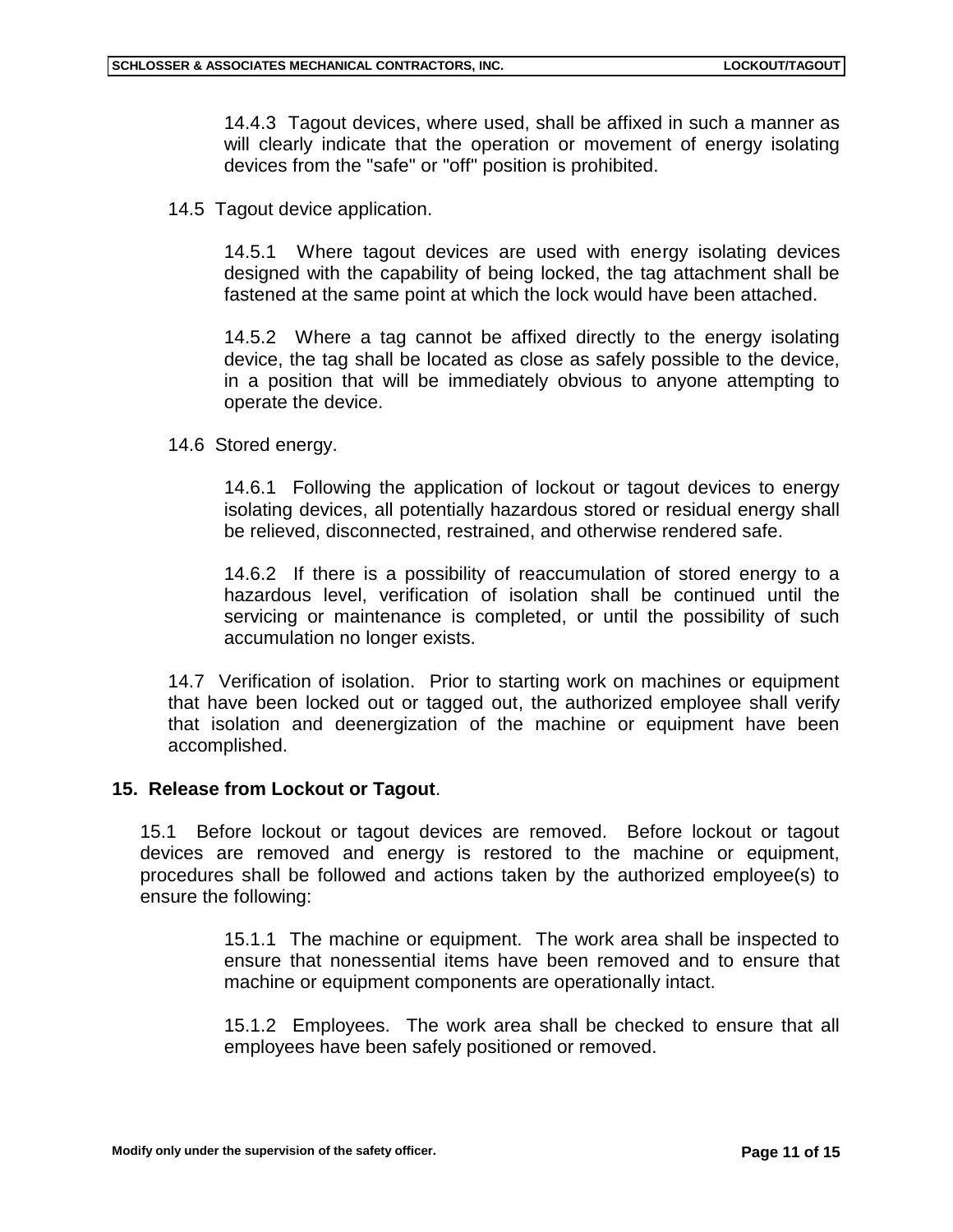15.2 After lockout or tagout devices are removed. After lockout or tagout devices are removed and before a machine or equipment is started, affected employees shall be notified that the lockout or tagout device(s) have been removed.

15.3 Lockout or tagout devices removal. Each lockout or tagout device shall be removed from each energy isolating device by the employee who applied the device. When the authorized employee who applied the lockout or tagout device is not available to remove it, that device may be removed under the direction of the Safety Officer, provided that specific procedures and training for such removal have been developed, documented and incorporated into this employer's energy control program. This employer shall demonstrate that the specific procedure provides equivalent safety to the removal of the device by the authorized employee who applied it. The specific procedure shall include at least the following elements:

15.3.1 Verification that the authorized employee who applied the device is not at the facility.

15.3.2 Making all reasonable efforts to contact the authorized employee to inform him/her that his/her lockout or tagout device has been removed.

15.3.3 Ensuring that the authorized employee has this knowledge before he/she resumes work at that facility.

## **16. Testing of Machines, Equipment, or Components**.

16.1 Testing or positioning of machines, equipment or components thereof. In situations in which lockout or tagout devices must be temporarily removed from the energy isolating device and the machine or equipment energized to test or position the machine, equipment or component thereof, the following sequence of actions shall be followed:

16.1.1 Clear the machine or equipment of tools and materials.

16.1.2 Remove employees from the machine or equipment area.

16.1.3 Remove the lockout or tagout devices as specified as part of the individual machine procedures.

16.1.4 Energize and proceed with testing or positioning.

16.1.5 Deenergize all systems and reapply energy control measures in accordance with machine procedures and continue the servicing and/or maintenance.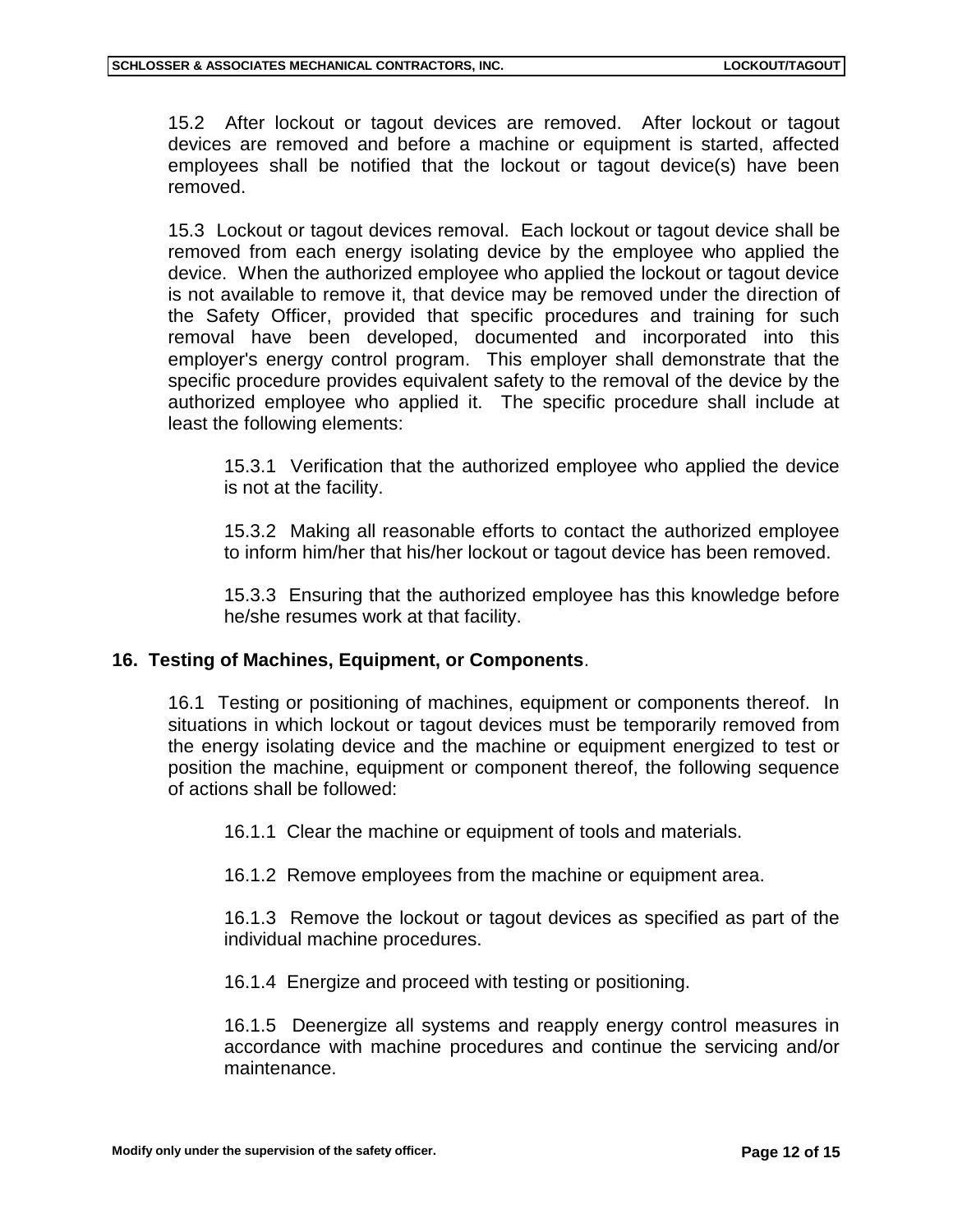## **17. Non-Company Personnel (contractors, etc.).**

17.1 Whenever outside servicing personnel are to be engaged in activities covered by the scope and application of this instruction, this company and the outside employer shall inform each other of their respective lockout or tagout procedures.

17.2 This company shall ensure that his/her employees understand and comply with the restrictions and prohibitions of the outside employer's energy control program.

### **18. Group Lockout or Tagout**.

18.1 When servicing and/or maintenance is performed by a crew, craft, department or other group, they shall utilize a procedure which affords the employees a level of protection equivalent to that provided by the implementation of a personal lockout or tagout device.

18.2 Group lockout or tagout devices shall be used in accordance with the procedures required by this instruction governing individual procedures which shall include, but not necessarily limited to, the following specific requirements:

18.2.1 Primary responsibility will be vested in an authorized employee for a set number of employees working under the protection of a group lockout or tagout device (such as an operations lock).

18.2.2 Provision for the authorized employee to ascertain the exposure status of individual group members with regard to the lockout or tagout of the machine or equipment will be made.

18.2.3 When more than one crew, craft, department, etc. is involved, assignment of overall job-associated lockout or tagout control responsibility will be vested to an authorized employee designated to coordinate affected work forces and ensure continuity of protection.

18.2.4 Each authorized employee shall affix a personal lockout or tagout device to the group lockout device, group lockbox, or comparable mechanism when he or she begins work, and shall remove those devices when he or she stops working on the machine or equipment being serviced or maintained.

**19. Shift or Personnel Changes**. Specific procedures shall be utilized during shift or personnel changes to ensure the continuity of lockout or tagout protection, including provision for the orderly transfer of lockout or tagout device protection between offgoing and oncoming employees, to minimize exposure to hazards from the unexpected energization or start-up of the machine or equipment, or the release of stored energy.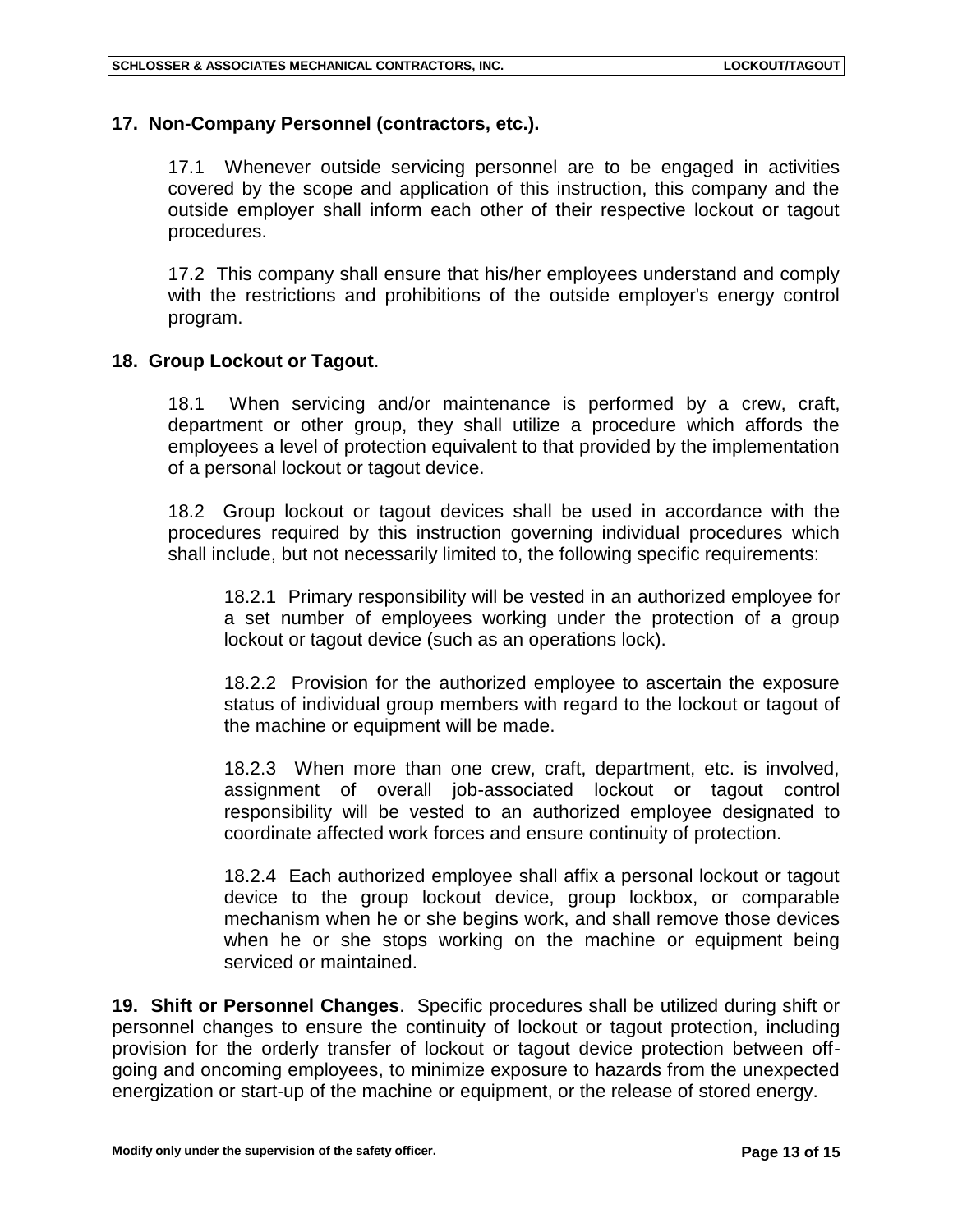## **20. Definitions Applicable to this Instruction**.

**Affected employee** - An employee whose job requires him/her to operate or use a machine or equipment on which servicing or maintenance is being performed under lockout or tagout, or whose job requires him/her to work in an area in which such servicing or maintenance is being performed.

**Authorized employee** - A person who locks out or tags out machines or equipment in order to perform servicing or maintenance on that machine or equipment. An affected employee becomes an authorized employee when that employee's duties include performing servicing or maintenance covered under this section.

**Capable of being locked out** - An energy isolating device is capable of being locked out if it has a hasp or other means of attachment to which, or through which, a lock can be affixed, or it has a locking mechanism built into it. Other energy isolating devices are capable of being locked out, if lockout can be achieved without the need to dismantle, rebuild, or replace the energy isolating device or permanently alter its energy control capability.

**Energized** - Connected to an energy source or containing residual or stored energy.

**Energy isolating device** - A mechanical device that physically prevents the transmission or release of energy, including but not limited to the following:

- 1. A manually operated electrical circuit breaker.
- 2. A disconnect switch.

3. A manually operated switch by which the conductors of a circuit can be disconnected from all ungrounded supply conductors, and, in addition, no pole can be operated independently.

4. A line valve; a block; and any similar device used to block or isolate energy.

5. Push buttons, selector switches and other control circuit type devices are not energy isolating devices.

**Energy source** - Any source of electrical, mechanical, hydraulic, pneumatic, chemical, thermal, or other energy.

**Hot tap** - A procedure used in the repair, maintenance and services activities which involves welding on a piece of equipment (pipelines, vessels or tanks) under pressure, in order to install connections or appurtenances. It is commonly used to replace or add sections of pipeline without the interruption of service for air, gas, water, steam, and petrochemical distribution systems.

**Lockout** - The placement of a lockout device on an energy isolating device, in accordance with an established procedure, ensuring that the energy isolating device